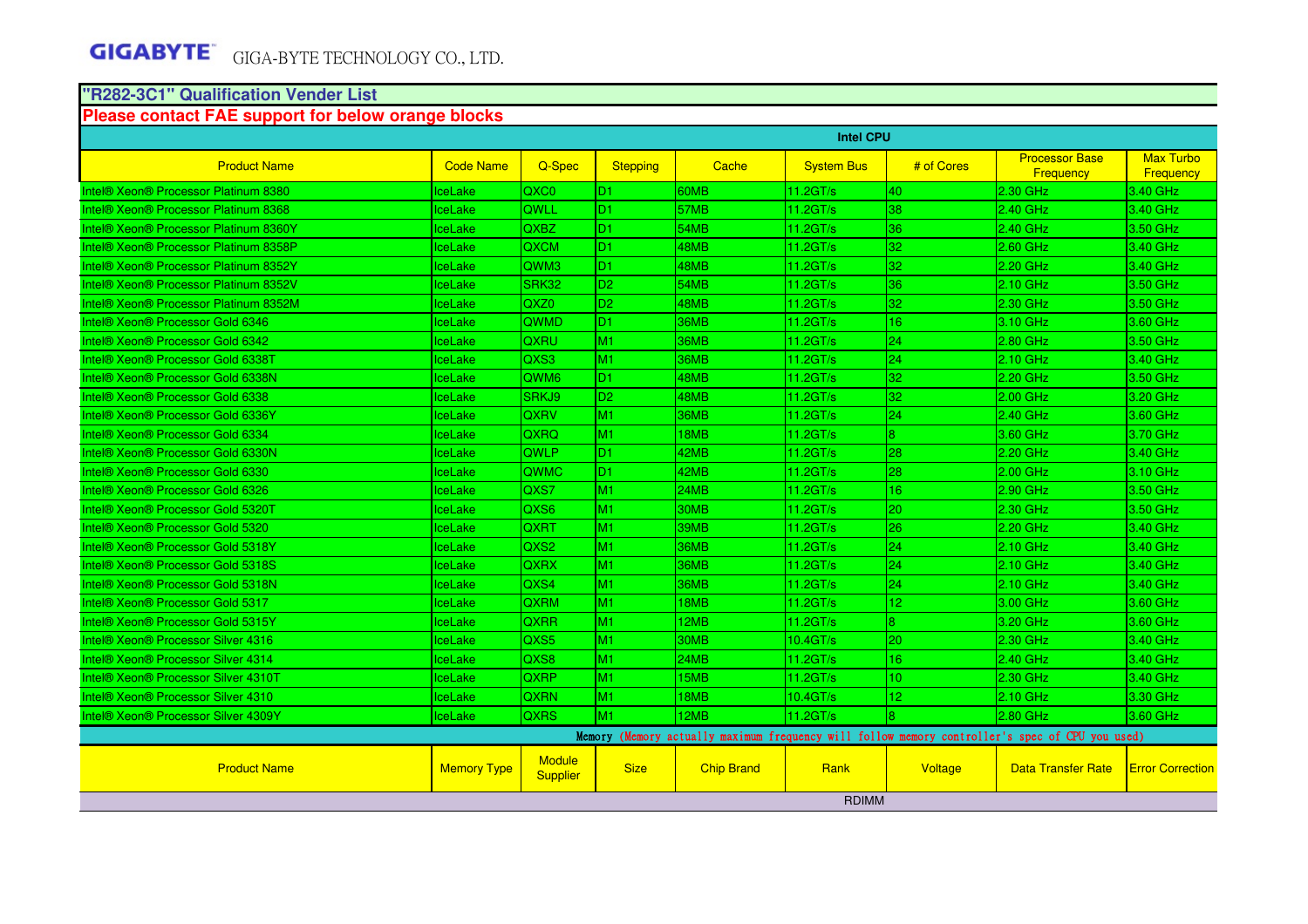| M393A2K43DB2-CVFBQ      | DDR4             | Samsung        | 16GB             | Samsung-IDT            | 2Rx8 | 1.2v | 2933MHz | <b>ECC Registered</b> |
|-------------------------|------------------|----------------|------------------|------------------------|------|------|---------|-----------------------|
| M393A8G40AB2-CVFBY      | DDR <sub>4</sub> | Samsung        | 64GB             | Samsung-IDT            | 2Rx4 | 1.2v | 2933MHz | <b>ECC Registered</b> |
| MTA9ASF2G72PZ-2G9E1UI   | DDR <sub>4</sub> | Micron         | 16GB             | Micron-Rambus          | 1Rx8 | 1.2v | 2933MHz | <b>ECC Registered</b> |
| CT32G4RFD4293.2G9E2.001 | DDR <sub>4</sub> | <b>CRUCIAL</b> | 32GB             | <b>Micron</b>          | 2Rx4 | 1.2v | 2933MHz | <b>ECC Registered</b> |
| CT32G4RFD4293.36FE2     | DDR <sub>4</sub> | <b>CRUCIAL</b> | 32 <sub>GB</sub> | <b>Micron</b>          | 2Rx4 | 1.2v | 2933MHz | <b>ECC Registered</b> |
| MTA36ASF4G72PZ-2G9E2TG  | DDR <sub>4</sub> | <b>Micron</b>  | 32GB             | Micron-Montage         | 2Rx4 | 1.2v | 2933MHz | <b>ECC Registered</b> |
| MTA36ASF4G72PZ-2G9E2VG  | DDR <sub>4</sub> | <b>Micron</b>  | 32GB             | Micron-IDT             | 2Rx4 | 1.2v | 2933MHz | <b>ECC Registered</b> |
| MTA36ASF4G72PZ-2G9E2UG  | DDR4             | <b>Micron</b>  | 32GB             | Micron-Rambus          | 2Rx4 | 1.2v | 2933MHz | <b>ECC Registered</b> |
| MTA18ASF2G72PDZ-3G2R1TI | DDR <sub>4</sub> | <b>Micron</b>  | 16GB             | Micron-Rambus          | 2Rx8 | 1.2v | 3200MHz | <b>ECC Registered</b> |
| MTA18ASF2G72PDZ-3G2R1UI | DDR4             | <b>Micron</b>  | 16GB             | <b>Micron-Rambus</b>   | 2Rx8 | 1.2v | 3200MHz | <b>ECC Registered</b> |
| MTA18ASF2G72PDZ-3G2R1VI | DDR4             | <b>Micron</b>  | 16GB             | <b>Micron-Rambus</b>   | 2Rx8 | 1.2v | 3200MHz | <b>ECC Registered</b> |
| HMAA8GR7CJR4N-XN T4     | DDR4             | <b>SKhynix</b> | 64GB             | <b>SKhynix-Montage</b> | 2Rx4 | 1.2v | 3200MHz | <b>ECC Registered</b> |
| HMAA8GR7CJR4N-XN TG     | DDR <sub>4</sub> | <b>SKhynix</b> | 64GB             | SKhynix-IDT            | 2Rx4 | 1.2v | 3200MHz | <b>ECC Registered</b> |
| HMAA8GR7CJR4N-XN T8     | DDR <sub>4</sub> | <b>SKhynix</b> | 64GB             | <b>SKhynix-Rambus</b>  | 2Rx4 | 1.2v | 3200MHz | <b>ECC Registered</b> |
| HMA82GR7DJR8N-XN T8     | DDR4             | <b>SKhynix</b> | 16GB             | <b>SKhynix-Rambus</b>  | 2Rx8 | 1.2v | 3200MHz | <b>ECC Registered</b> |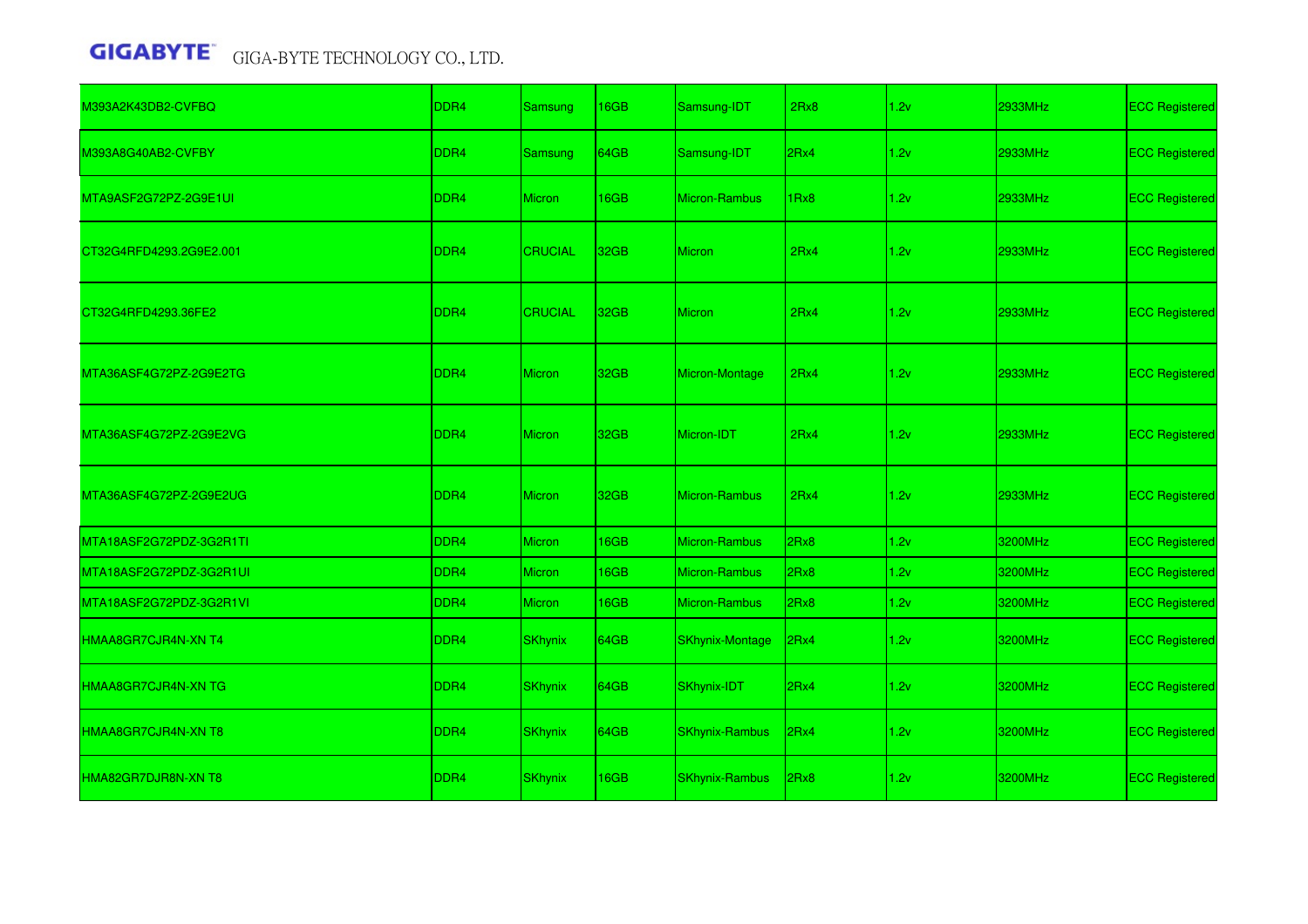| HMA82GR7DJR8N-XN TG        | DDR4             | <b>SKhynix</b> | 16GB        | SKhynix -IDT           | 2Rx8             | 1.2v | 3200MHz | <b>ECC Registered</b> |
|----------------------------|------------------|----------------|-------------|------------------------|------------------|------|---------|-----------------------|
| HMAA8GR7CJR4N-XN T4        | DDR <sub>4</sub> | <b>SKhynix</b> | 64GB        | <b>SKhynix-Montage</b> | 2Rx4             | 1.2v | 3200MHz | <b>ECC Registered</b> |
| <b>HMAA8GR7CJR4N-XN TG</b> | DDR <sub>4</sub> | <b>SKhynix</b> | 64GB        | SKhynix-IDT            | 2Rx4             | 1.2v | 3200MHz | <b>ECC Registered</b> |
| HMAA8GR7CJR4N-XN T8        | DDR <sub>4</sub> | <b>SKhynix</b> | <b>64GB</b> | <b>SKhynix-Rambus</b>  | 2Rx4             | 1.2v | 3200MHz | <b>ECC Registered</b> |
| MTA18ASF2G72PZ-3G2E2TI     | DDR4             | <b>Micron</b>  | 16GB        | Micron-Montage         | 1Rx4             | 1.2v | 3200MHz | <b>ECC Registered</b> |
| MTA36ASF4G72PZ-3G2J3UI     | DDR <sub>4</sub> | Micron         | 32GB        | <b>Micron-Rambus</b>   | 2Rx4             | 1.2v | 3200MHz | <b>ECC Registered</b> |
| MTA36ASF4G72PZ-3G2R1UI     | DDR <sub>4</sub> | Micron         | 32GB        | <b>Micron-Rambus</b>   | 2Rx4             | 1.2v | 3200MHz | <b>ECC Registered</b> |
| MTA18ASF4G72PDZ-3G2F1VI    | DDR <sub>4</sub> | <b>Micron</b>  | 32GB        | Micron-IDT             | 2Rx8             | 1.2v | 3200MHz | <b>ECC Registered</b> |
| MTA18ASF4G72PDZ-3G2F1UI    | DDR4             | Micron         | 32GB        | <b>Micron-Rambus</b>   | 2Rx8             | 1.2v | 3200MHz | <b>ECC Registered</b> |
| MTA18ASF4G72PZ-3G2F1TI     | DDR <sub>4</sub> | Micron         | 32GB        | Micron-Montage         | 1Rx4             | 1.2v | 3200MHz | <b>ECC Registered</b> |
| MTA18ASF4G72PZ-3G2F1UI     | DDR <sub>4</sub> | <b>Micron</b>  | 32GB        | <b>Micron-Rambus</b>   | 1Rx4             | 1.2v | 3200MHz | <b>ECC Registered</b> |
| MTA36ASF8G72PZ-3G2F1VI     | DDR4             | Micron         | 64GB        | Micron-IDT             | 2Rx4             | 1.2v | 3200MHz | <b>ECC Registered</b> |
| M393A2K43EB3-CWEBQ         | DDR <sub>4</sub> | Samsung        | 16GB        | Samsung-IDT            | 2Rx8             | 1.2v | 3200MHz | <b>ECC Registered</b> |
| M393A4K40DB3-CWECQ         | DDR <sub>4</sub> | Samsung        | 32GB        | Samsung-Montage        | 2Rx4             | 1.2v | 3200MHz | <b>ECC Registered</b> |
| M393A4K40DB3-CWEBQ         | DDR4             | Samsung        | 32GB        | Samsung-IDT            | 2Rx4             | 1.2v | 3200MHz | <b>ECC Registered</b> |
| M393A4K40DB3-CWEGQ         | DDR <sub>4</sub> | Samsung        | 32GB        | Samsung-Rambus         | 2Rx4             | 1.2v | 3200MHz | <b>ECC Registered</b> |
| M393A8G40AB2-CWEBQ         | DDR <sub>4</sub> | <b>Samsung</b> | 64GB        | Samsung-IDT            | 2Rx4             | 1.2v | 3200MHz | <b>ECC Registered</b> |
| KSM32RS4/32MER             | DDR <sub>4</sub> | Kingston       | 32GB        | <b>Micron-Rambus</b>   | 1Rx4             | 1.2v | 3200MHz | <b>ECC Registered</b> |
| AD4R3200716G22-BHYA        | DDR <sub>4</sub> | <b>ADATA</b>   | 16GB        | <b>SKhynix-Montage</b> | 1Rx8             | 1.2v | 3200MHz | <b>ECC Registered</b> |
| M393A4G40BB3-CWEGQ         | DDR <sub>4</sub> | Samsung        | 32GB        | Samsung-Rambus         | 1 <sub>Rx4</sub> | 1.2v | 3200MHz | <b>ECC Registered</b> |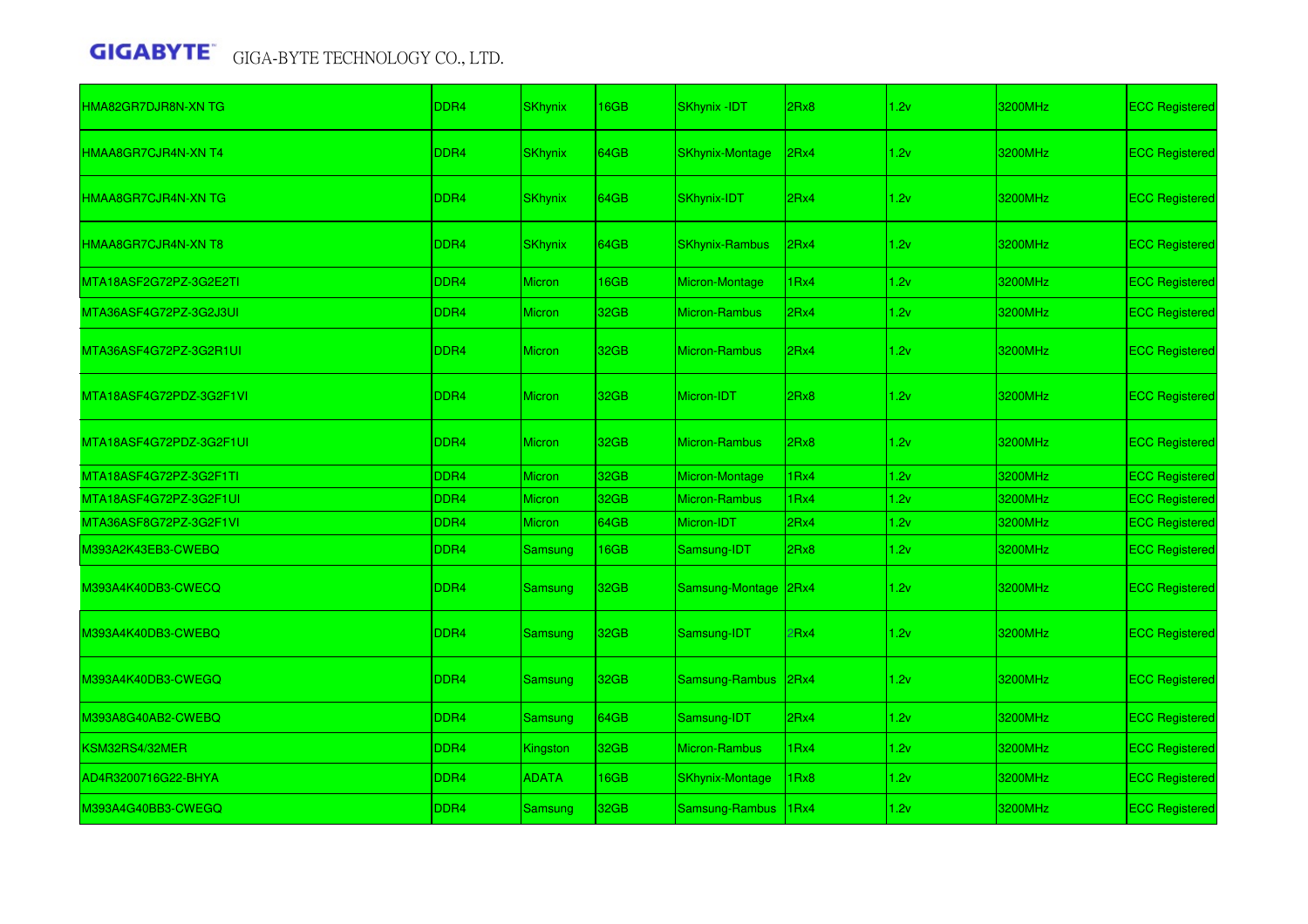| M393A4K40EB3-CWEGQ      | DDR4             | <b>Samsung</b> | 32GB         | Samsung-Rambus        | 2Rx4          | 1.2v | 3200MHz                                                                                                                     | <b>ECC Registered</b> |
|-------------------------|------------------|----------------|--------------|-----------------------|---------------|------|-----------------------------------------------------------------------------------------------------------------------------|-----------------------|
| M393A4K40EB3-CWECQ      | DDR <sub>4</sub> | Samsung        | 32GB         | Samsung-Montage       | 2Rx4          | 1.2v | 3200MHz                                                                                                                     | <b>ECC Registered</b> |
| M393A4K40EB3-CWEBY      | DDR <sub>4</sub> | <b>Samsung</b> | 32GB         | Samsung-IDT           | 2Rx4          | 1.2v | 3200MHz                                                                                                                     | <b>ECC Registered</b> |
| M393A8G40BB4-CWEBY      | DDR <sub>4</sub> | Samsung        | 64GB         | Samsung-IDT           | 2Rx4          | 1.2v | 3200MHz                                                                                                                     | <b>ECC Registered</b> |
| M393AAG40M32-CAEBQ      | DDR <sub>4</sub> | <b>Samsung</b> | 128GB        | Samsung               | 2S2Rx4        | 1.2v | 3200MHz                                                                                                                     | <b>ECC Registered</b> |
| M393AAG40M32-CAEBY      | DDR <sub>4</sub> | <b>Samsung</b> | 128GB        | <b>Samsung</b>        | 2S2Rx4        | 1.2v | 3200MHz                                                                                                                     | <b>ECC Registered</b> |
| MTA18ASF2G72PZ-3G2R1UI  | DDR <sub>4</sub> | <b>Micron</b>  | 16GB         | <b>Micron-Rambus</b>  | 1Rx4          | 1.2v | 3200MHz                                                                                                                     | <b>ECC Registered</b> |
| MTA18ASF2G72PZ-3G2R1TI  | DDR4             | <b>Micron</b>  | 16GB         | Micron-Montage        | 1Rx4          | 1.2v | 3200MHz                                                                                                                     | <b>ECC Registered</b> |
| MTA18ASF4G72PZ-3G2F1TI  | DDR <sub>4</sub> | <b>Micron</b>  | 32GB         | <b>Micron-Montage</b> | 1Rx4          | 1.2v | 3200MHz                                                                                                                     | <b>ECC Registered</b> |
| MTA18ASF4G72PZ-3G2F1UI  | DDR <sub>4</sub> | <b>Micron</b>  | 32GB         | <b>Micron-Rambus</b>  | 1Rx4          | 1.2v | 3200MHz                                                                                                                     | <b>ECC Registered</b> |
| MTA18ASF4G72PDZ-3G2F1VL | DDR <sub>4</sub> | <b>Micron</b>  | 32GB         | Micron-IDT            | 2Rx8          | 1.2v | 3200MHz                                                                                                                     | <b>ECC Registered</b> |
| MTA18ASF4G72PDZ-3G2F1UI | DDR4             | <b>Micron</b>  | 32GB         | Micron-Rambus         | 2Rx8          | 1.2v | 3200MHz                                                                                                                     | <b>ECC Registered</b> |
| MTA9ASF1G72PZ-3G2R1VI   | DDR4             | Micron         | 8GB          | Micron-IDT            | 1Rx8          | 1.2v | 3200MHz                                                                                                                     | <b>ECC Registered</b> |
| MTA36ASF8G72PZ-3G2F1VI  | DDR <sub>4</sub> | <b>Micron</b>  | 64GB         | Micron-IDT            | 2Rx4          | 1.2v | 3200MHz                                                                                                                     | <b>ECC Registered</b> |
| MTA9ASF2G72PZ-3G2F1UI   | DDR <sub>4</sub> | Micron         | 16GB         | <b>Micron-Rambus</b>  | 1Rx8          | 1.2v | 3200MHz                                                                                                                     | <b>ECC Registered</b> |
| KSM32RD8/16MRR          | DDR4             | Kingston       | 16GB         | <b>Micron-Rambus</b>  | 2Rx8          | 1.2v | 3200MHz                                                                                                                     | <b>ECC Registered</b> |
| KSM32RD4/32MRR          | DDR4             | Kingston       | 32GB         | <b>Micron-Rambus</b>  | 2Rx4          | 1.2v | 3200MHz                                                                                                                     | <b>ECC Registered</b> |
|                         |                  |                |              |                       | <b>LRDIMM</b> |      |                                                                                                                             |                       |
| M386A8K40CM2-CVFBY      | DDR <sub>4</sub> | Samsung        | 64GB         | Samsung-IDT           | 4DRx4         | 1.2v | <b>2933MHz</b>                                                                                                              | <b>ECC Registered</b> |
| M386A8K40DM2-CWELQ      | DDR <sub>4</sub> | Samsung        | 64GB         | Samsung-IDT           | 4DRx4         | 1.2v | 3200MHz                                                                                                                     | <b>ECC Registered</b> |
|                         |                  |                |              |                       |               |      | Intel Optane™ Persistent Memory 200 Series (Barlow PASS)Due to thermal limitaiton, please mark as orange color if test pass |                       |
| NMB1XBD128GQS QVSN      | <b>DDR-T</b>     | Intel          | 128GB        |                       |               |      | 3200MHz                                                                                                                     |                       |
| NMB1XBD256GQS QVSP      | DDR-T            | Intel          | <b>256GB</b> |                       |               |      | <b>3200MHz</b>                                                                                                              |                       |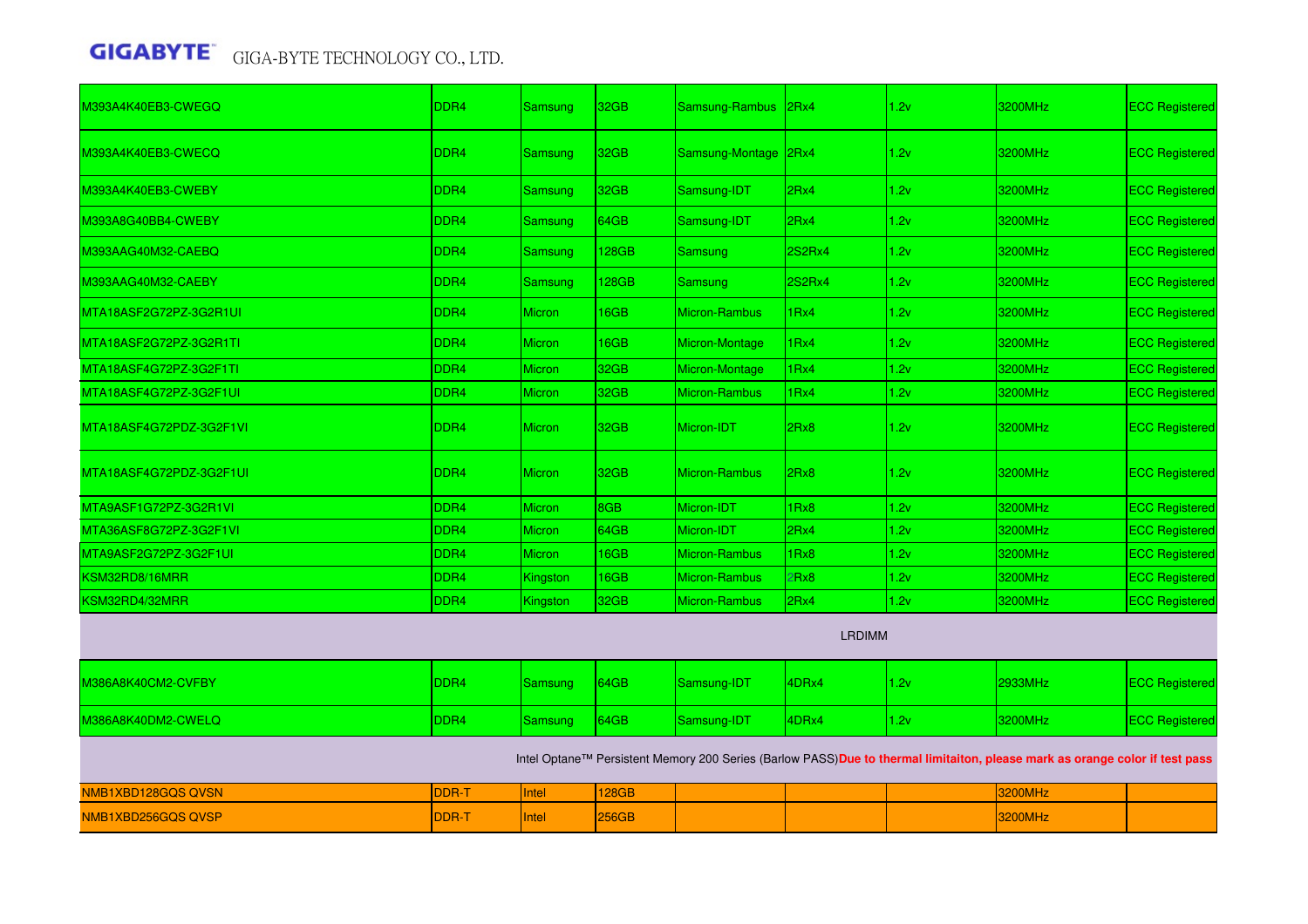| NMB1XBD512GQS QVSQ                                                              | <b>DDR-T</b> | <b>Intel</b>    | 512GB              |                      |                                       |                        | 3200MHz                   |              |  |  |  |
|---------------------------------------------------------------------------------|--------------|-----------------|--------------------|----------------------|---------------------------------------|------------------------|---------------------------|--------------|--|--|--|
| HDD (If the system build-in with RAID card ,please refer to RAID card QVL list) |              |                 |                    |                      |                                       |                        |                           |              |  |  |  |
| <b>Product Name</b>                                                             | <b>Type</b>  | Vendor          | Form Factor        | Format               | <b>Capacity</b>                       | <b>Interface Speed</b> | <b>Series</b>             | Cache        |  |  |  |
| Seagate Enterprise Capacity 3.5 HDD                                             |              |                 |                    |                      |                                       |                        |                           |              |  |  |  |
| ST16000NM001G                                                                   | <b>SATA</b>  | Seagate         | 3.5"               | 512e/4Kn             | 6TB                                   | 6Gb/s                  | <b>EXOS X16</b>           | <b>256MB</b> |  |  |  |
| ST18000NM000J                                                                   | <b>SATA</b>  | Seagate         | 3.5"               | 512e/4Kn             | 18TB                                  | 6Gb/s                  | EXOS X18                  | <b>256MB</b> |  |  |  |
| ST20000NM007D                                                                   | <b>SATA</b>  | Seagate         | 3.5"               | 512e/4Kn             | 20TB                                  | 6Gb/s                  | EXOS X20                  | <b>256MB</b> |  |  |  |
| ST10000NM017B                                                                   | <b>SATA</b>  | Seagate         | 3.5"               | 512e                 | 10TB                                  | 6Gb/s                  | EXOS 7E10                 | <b>256MB</b> |  |  |  |
| <b>WD Enterprise Hard Drives</b>                                                |              |                 |                    |                      |                                       |                        |                           |              |  |  |  |
| WUH721818ALE6L4                                                                 | <b>SATA</b>  | <b>WD</b>       | 3.5"               | 512e                 | 18TB                                  | 6Gb/s                  | <b>Ultrastar DC HC550</b> | 512MB        |  |  |  |
|                                                                                 |              |                 |                    |                      | <b>Toshiba Enterprise Hard Drives</b> |                        |                           |              |  |  |  |
| MG07ACA14TE                                                                     | <b>SATA</b>  | Toshiba         | 3.5"               | 512e                 | 14TB                                  | 6Gb/s                  | MG07ACA                   | <b>256MB</b> |  |  |  |
| MG08ADA800E                                                                     | <b>SATA</b>  | Toshiba         | 3.5"               | 512e                 | 8TB                                   | 6Gb/s                  | <b>MG08-D</b>             | <b>256MB</b> |  |  |  |
| MG09ACA18TE                                                                     | <b>SATA</b>  | Toshiba         | 3.5"               | 512e                 | 18TB                                  | 12Gb/s                 | <b>MG09</b>               | <b>256MB</b> |  |  |  |
| <b>SATA/SAS SSD</b>                                                             |              |                 |                    |                      |                                       |                        |                           |              |  |  |  |
| <b>Product Name</b>                                                             | <b>Type</b>  | Vendor          | <b>Form Factor</b> | Interface            | <b>Capacity</b>                       | <b>Interface Speed</b> | <b>FW</b>                 |              |  |  |  |
| <b>SATA SSD</b>                                                                 |              |                 |                    |                      |                                       |                        |                           |              |  |  |  |
| MTFDDAK3T8TDS-1AW1ZABYY (5300 PRO)                                              | <b>SSD</b>   | <b>Micron</b>   | 2.5"               | <b>SATA</b>          | 3.84TB                                | 6Gb/s                  |                           |              |  |  |  |
| MTFDDAK1T9TDS-1AW1ZABYY (5300 PRO)                                              | <b>SSD</b>   | <b>Micron</b>   | 2.5"               | <b>SATA</b>          | 1.92TB                                | 6Gb/s                  |                           |              |  |  |  |
| MZ7L3480HCHQ-00A07 PM893 Series                                                 | <b>SSD</b>   | <b>Samsung</b>  | 2.5"               | <b>SATA</b>          | 480GB                                 | 6Gb/s                  |                           |              |  |  |  |
| MZ7L33T8HBLT-00A07 PM893 Series                                                 | <b>SSD</b>   | <b>Samsung</b>  | 2.5"               | <b>SATA</b>          | 3.84TB                                | 6Gb/s                  |                           |              |  |  |  |
| SSB1K9GTLCG-D2-SME520GBT ESM1220 Series                                         | <b>SSD</b>   | Phison          | 2.5"               | <b>SATA</b>          | .92TB                                 | 6Gb/s                  |                           |              |  |  |  |
|                                                                                 |              |                 |                    |                      | <b>PCIe SSD</b>                       |                        |                           |              |  |  |  |
| <b>Product Name</b>                                                             | <b>Type</b>  | Vendor          | <b>Form Factor</b> | Interface            | <b>Capacity</b>                       | <b>Interface Speed</b> |                           |              |  |  |  |
| Samsung PM1725b MZPLL3T2HAJQ PCIe Gen3 x8 3.2TB                                 | PCle         | <b>Samsung</b>  | <b>PCI-E 3.0</b>   | PCle(NVMe)           | 3.2TB                                 | PCIe Gen3 x8           |                           |              |  |  |  |
|                                                                                 |              |                 |                    |                      | U.2                                   |                        |                           |              |  |  |  |
| <b>Product Name</b>                                                             | <b>Type</b>  | Vendor          | <b>Form Factor</b> | Interface            | Capacity                              | <b>Interface Speed</b> |                           |              |  |  |  |
|                                                                                 |              |                 |                    |                      | U.2 (VROC support)                    |                        |                           |              |  |  |  |
| SSDPE2KE032T801 P4610 Series                                                    | U.2          | Intel           | 2.5"               | SFF8639(NVMe)        | 3.2TB                                 | PCIe Gen3 x4           |                           |              |  |  |  |
| SSDPE2KX020T801 P4510 Series                                                    | U.2          | Intel           | 2.5"               | <b>SFF8639(NVMe)</b> | 2TB                                   | PCIe Gen3 x4           |                           |              |  |  |  |
|                                                                                 |              |                 |                    |                      | U.2                                   |                        |                           |              |  |  |  |
| DPRD3104T0T503T8 R5100 Series                                                   | U.2          | <b>DapuStor</b> | 2.5"               | SFF8639(NVMe)        | 3.84TB                                | PCIe Gen4 x4           |                           |              |  |  |  |
| SSDPF2NV153TZ D5-P5316 Series                                                   | U.2          | Intel           | 2.5"               | SFF8639(NVMe)        | 15.35TB                               | PCIe Gen4 x4           |                           |              |  |  |  |
| SSDPE2KE032T801 P4610 Series                                                    | U.2          | Intel           | 2.5"               | <b>SFF8639(NVMe)</b> | 3.2TB                                 | PCIe Gen3 x4           |                           |              |  |  |  |
| SSDPE2KX020T801 P4510 Series                                                    | U.2          | Intel           | 2.5"               | <b>SFF8639(NVMe)</b> | 2TB                                   | PCIe Gen3 x4           |                           |              |  |  |  |
| MZQLW1T9HMJP PM963 Series                                                       | U.2          | Samsung         | 2.5"               | <b>SFF8639(NVMe)</b> | 1.92TB                                | PCIe Gen3 x4           |                           |              |  |  |  |
| MTFDHBE960TDF 7300 Pro Series                                                   | U.2          | <b>Micron</b>   | 2.5"               | <b>SFF8639(NVMe)</b> | 960GB                                 | PCIe Gen3 x4           | MTFDHBE960TDF-1AW4ZABYY   |              |  |  |  |
| KCD51LUG960G CD5 Series                                                         | U.2          | <b>KIOXIA</b>   | 2.5"               | <b>SFF8639(NVMe)</b> | 960GB                                 | PCIe Gen3 x4           |                           |              |  |  |  |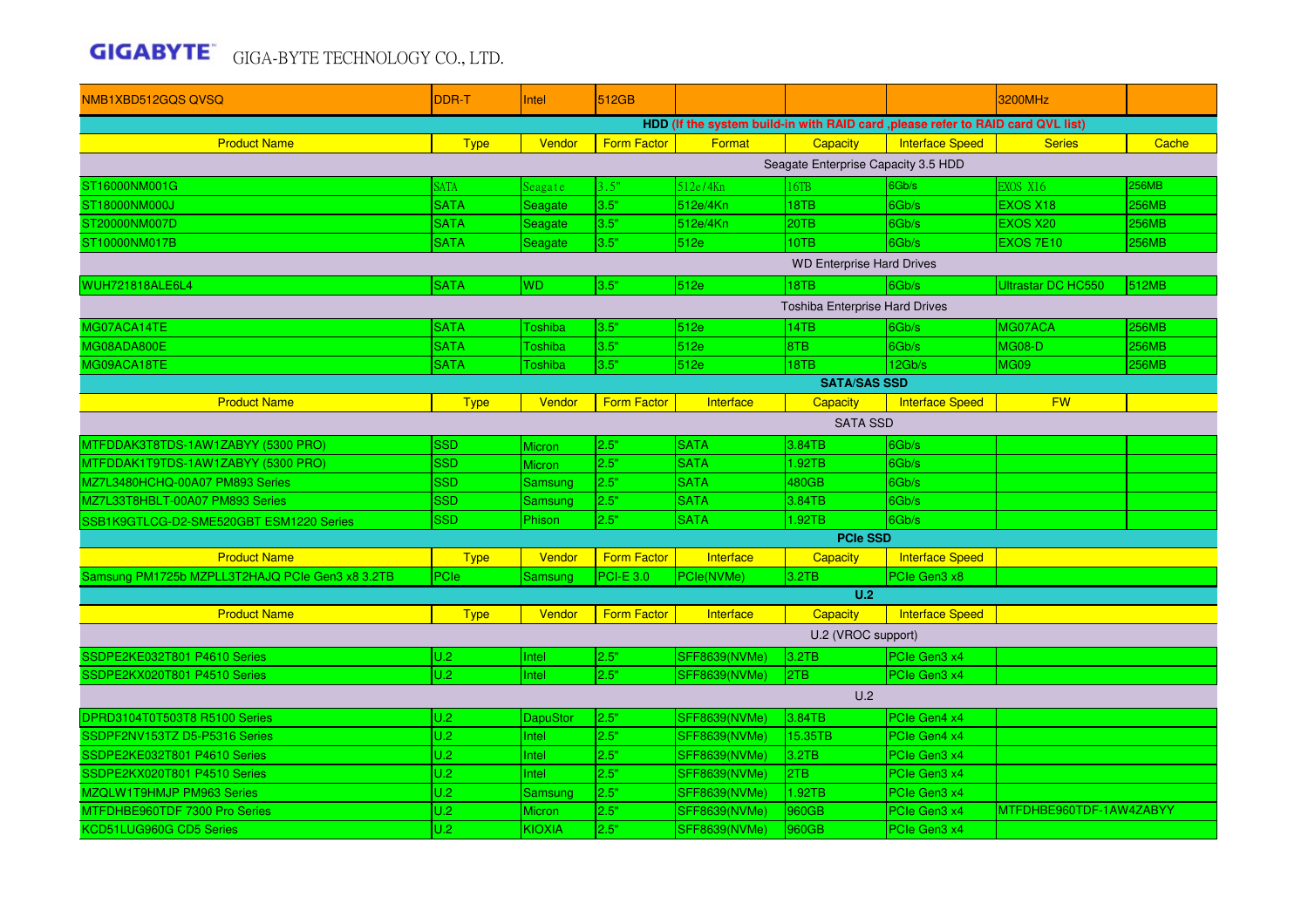| PS5012-E12                                             | U.2                        | <b>PHISON</b>                  | 2.5"            | <b>SFF8639(NVMe)</b>               | 1.92TB                        | PCIe Gen3 x4                         |                            |  |
|--------------------------------------------------------|----------------------------|--------------------------------|-----------------|------------------------------------|-------------------------------|--------------------------------------|----------------------------|--|
| <b>PWFX100 3.2TB</b>                                   | U.2                        | <b>PHISON</b>                  | 2.5"            | <b>SFF8639(NVMe)</b>               | 3.2TB                         | PCIe Gen3 x4                         |                            |  |
| WUS4CB032D7P3E3 Ultrastar DC SN640 Series              | U.2                        | <b>WD</b>                      | 2.5"            | <b>SFF8639(NVMe)</b>               | 3.2TB                         | PCIe Gen3 x4                         |                            |  |
| WUS4C6432DSP3X Ultrastar DC SN840 Series               | U.2                        | <b>WD</b>                      | 2.5"            | <b>SFF8639(NVMe)</b>               | 3.2TB                         | PCIe Gen3 x4                         |                            |  |
|                                                        |                            |                                |                 |                                    | U.3                           |                                      |                            |  |
| KCD6XLUL3T84 CD6-R Series                              | U.3                        | <b>KIOXIA</b>                  | 2.5"            | <b>SFF8639(NVMe)</b>               | 3.84TB                        | PCIe Gen4 x4                         |                            |  |
| MTFDKCB7T6TDZ 7400 Pro Series                          | U.3                        | Micron                         | 2.5"            | <b>SFF8639(NVMe)</b>               | 7.68TB                        | PCIe Gen4 x4                         |                            |  |
| KCM61RUL3T84 CM6-R Series                              | U.3                        | <b>KIOXIA</b>                  | 2.5"            | <b>SFF8639(NVMe)</b>               | 3.84TB                        | PCIe Gen4 x4                         |                            |  |
|                                                        |                            |                                |                 |                                    | <b>SATA DOM</b>               |                                      |                            |  |
| <b>Product Name</b>                                    | <b>Type</b>                | Vendor                         | <b>Capacity</b> | <b>Flash Type</b>                  | Max. Channels                 | Max. Power<br>Consumption            |                            |  |
|                                                        |                            |                                |                 |                                    | <b>SATA III</b>               |                                      |                            |  |
| Innodisk SATADOM-SL 3ME4 DESSL-64GM41BC1SCB            | <b>Vertical</b>            | <b>INNODISK</b>                | 64GB            | <b>MLC</b>                         |                               | 1 0.734 W                            |                            |  |
| Innodisk SATADOM-SL 3ME4 DESSL-A28M41BCADCB-D33        | Vertical                   | <b>INNODISK</b>                | 128GB           | <b>MLC</b>                         |                               | 1 1.02 W                             |                            |  |
| Innodisk SATADOM-ML 3ME4 DESML-64GM41BCADCB            | Vertical                   | <b>INNODISK</b>                | 64GB            | <b>MLC</b>                         |                               | 2 0.815 W                            |                            |  |
| Innodisk SATADOM-SH TYPE C 3ME4 DESSC-<br>64GM41BC1SCB | Horizontal                 | <b>INNODISK</b>                | 64GB            | <b>MLC</b>                         |                               | 10.626 W                             |                            |  |
|                                                        |                            |                                |                 |                                    | <b>RAID Cards</b>             |                                      |                            |  |
| <b>Product Name</b>                                    | RAID-on-Chip<br>Controller | <b>Host Bus</b><br><b>Type</b> |                 | Internal Ports Internal Connectors | <b>External Ports</b>         | <b>External</b><br><b>Connectors</b> | <b>Data Transfer Rates</b> |  |
|                                                        |                            |                                |                 |                                    | <b>GIGABYTE Storage Cards</b> |                                      |                            |  |
| <b>CSA3548</b>                                         | <b>LSI SAS 3008</b>        | <b>PCIe Gen3</b>               |                 |                                    |                               | 2 x Mini-SAS HD<br><b>SFF-8644</b>   | Up to 12Gb/s per port      |  |
| <b>CRAO438</b>                                         | <b>LSI SAS 3108</b>        | <b>OCP</b> PCIe<br>Gen3 x8     |                 | 2 x8 SlimSAS SFF-<br>8654          |                               |                                      | Up to 12Gb/s per port      |  |
| <b>CRA4448</b>                                         | <b>LSI SAS 3108</b>        | PCIe Gen3                      |                 | 2 x Mini-SAS HD<br><b>SFF-8643</b> |                               |                                      | Up to 12Gb/s per port      |  |
| <b>CRA3338</b>                                         | LSI SAS 3008               | PCIe Gen3                      |                 | 2 x Mini-SAS HD<br><b>SFF-8643</b> |                               |                                      | Up to 12Gb/s per port      |  |
| <b>CRA3338</b>                                         | <b>LSI SAS 3008</b>        | PCIe Gen3                      |                 | 2 x Mini-SAS HD<br><b>SFF-8643</b> |                               |                                      | Up to 12Gb/s per port      |  |
| <b>CSA3548</b>                                         | <b>LSI SAS 3008</b>        | PCIe Gen3                      |                 |                                    |                               | 2 x Mini-SAS HD<br><b>SFF-8644</b>   | Up to 12Gb/s per port      |  |
| <b>CRA4548</b>                                         | <b>LSI SAS 3108</b>        | PCIe Gen3                      |                 | 2 x Mini-SAS HD<br><b>SFF-8643</b> |                               | 1 x Mini-SAS HD<br><b>SFF-8644</b>   | Up to 12Gb/s per port      |  |
| <b>CRA4648</b>                                         | <b>LSI SAS 3108</b>        | PCIe Gen3                      |                 | 2 x Mini-SAS HD<br><b>SFF-8643</b> |                               |                                      | Up to 12Gb/s per port      |  |
| <b>CRA4448</b>                                         | <b>LSI SAS 3108</b>        | PCIe Gen3                      |                 | 2 x Mini-SAS HD<br><b>SFF-8643</b> |                               |                                      | Up to 12Gb/s per port      |  |
| <b>CRAO438</b>                                         | <b>LSI SAS 3108</b>        | <b>OCP PCIe</b><br>Gen3 x8     |                 | 2 x8 SlimSAS SFF-<br>8654          |                               |                                      | Up to 12Gb/s per port      |  |
| <b>CRAO338</b>                                         | <b>LSI SAS 3008</b>        | <b>OCP PCIe</b><br>Gen3 x8     |                 | 2 x8 SlimSAS SFF-<br>8654          |                               |                                      | Up to 12Gb/s per port      |  |
| <b>CRAO358</b>                                         | <b>LSI SAS 3008</b>        | <b>OCP PCIe</b><br>Gen3 x8     |                 | 1 x4 SlimSAS SFF-<br>8654          |                               | 11 x OCuLink port                    | Up to 12Gb/s per port      |  |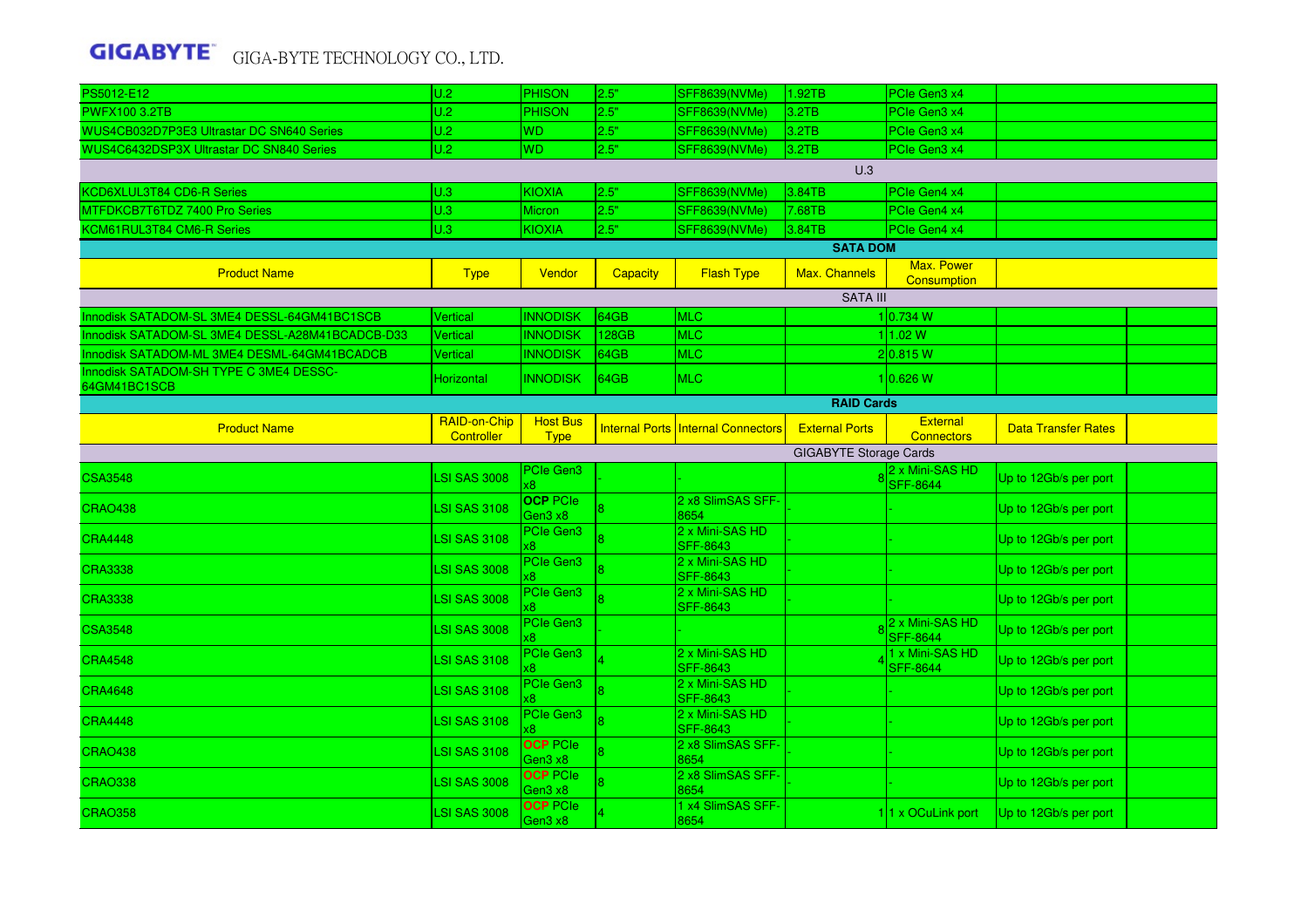| <b>CRAO558</b>                           | <b>LSI SAS 3108</b>                                | <b>OCP PCIe</b><br>Gen3 x8 |                                                         | 1 x4 SlimSAS SFF-<br>8654          |                                  | 11 x OCuLink port                  | Up to 12Gb/s per port                       |  |  |  |  |
|------------------------------------------|----------------------------------------------------|----------------------------|---------------------------------------------------------|------------------------------------|----------------------------------|------------------------------------|---------------------------------------------|--|--|--|--|
|                                          |                                                    |                            |                                                         |                                    | <b>LSI RAID Controller Cards</b> |                                    |                                             |  |  |  |  |
| MegaRAID 9560-16i without Tri-mode       | <b>SAS3916 Tri-</b><br>Mode RAID-on-<br>Chip (ROC) | PCIe Gen4<br>x8            | 16                                                      | 2 x8 SlimSAS SFF-<br>8654          |                                  |                                    | Up to 12Gb/s per port                       |  |  |  |  |
|                                          |                                                    |                            |                                                         |                                    | LSI Host Bus Adapters (HBAs)     |                                    |                                             |  |  |  |  |
| <b>LSI SAS 9300-8e</b>                   | <b>SAS3008</b>                                     | PCIe Gen3<br>8x            |                                                         |                                    |                                  | 2 x Mini-SAS HD<br><b>SFF-8644</b> | Up to 12Gb/s per port                       |  |  |  |  |
| LSI SAS 9500-16i without Tri-mode        | SAS3816                                            | PCIe Gen4<br>x8            | 16                                                      | 2 x8 SlimSAS SFF-<br>8654          |                                  |                                    | Up to 12Gb/s per port                       |  |  |  |  |
| LSI SAS 9500-16e without Tri-mode        | <b>SAS3816</b>                                     | PCIe Gen4<br>8x            |                                                         |                                    |                                  | 16 4 x 4 SFF-8644                  | Up to 12Gb/s per port                       |  |  |  |  |
| LSI NVMe Switch Adapter                  |                                                    |                            |                                                         |                                    |                                  |                                    |                                             |  |  |  |  |
| P411W-32P                                | <b>PEX88048</b>                                    | PCIe Gen4<br>x16           | 8 x4, 16 x2.<br>$\vert$ or 32 x1<br>NVMe SSD<br>connect | 4 x8 SlimSAS SFF-<br>8654          |                                  |                                    |                                             |  |  |  |  |
| Microsemi RAID Cards                     |                                                    |                            |                                                         |                                    |                                  |                                    |                                             |  |  |  |  |
| SmartRAID 3154-16i                       | <b>PM8236</b>                                      | PCIe Gen3<br>8x            | 16                                                      | 4 x Mini-SAS HD<br>SFF-8643        |                                  |                                    | Up to 12Gb/s per port                       |  |  |  |  |
|                                          |                                                    |                            |                                                         |                                    | Microsemi Host Bus Adapters      |                                    |                                             |  |  |  |  |
| SmartHBA 2100-8i                         | <b>PM8222</b>                                      | PCIe Gen3<br>x8            |                                                         | 2 x Mini-SAS HD<br><b>SFF-8643</b> |                                  |                                    | Up to 12Gb/s per port                       |  |  |  |  |
|                                          |                                                    |                            |                                                         |                                    | LSI Tri-mode card                |                                    |                                             |  |  |  |  |
| MegaRAID 9560-16i with Tri-mode          | <b>SAS3916 Tri-</b><br>Mode RAID-on-<br>Chip (ROC) | PCIe Gen4<br>х8.           | 16                                                      | 2 x8 SlimSAS SFF<br>8654           |                                  |                                    | Up to 12Gb/s per port                       |  |  |  |  |
|                                          |                                                    |                            |                                                         |                                    | <b>LAN Cards</b>                 |                                    |                                             |  |  |  |  |
| <b>Product Name</b>                      | Connector                                          |                            | <b>System Interface Type</b>                            | # of Ports                         |                                  | <b>Data Rate</b>                   |                                             |  |  |  |  |
|                                          |                                                    |                            |                                                         |                                    | <b>GIGABYTE LAN Cards</b>        |                                    |                                             |  |  |  |  |
| <b>CLNO832</b>                           | SFP+                                               | <b>OCP</b> PCIe Gen2 x8    |                                                         | Dual                               | 10Gb/s per port                  |                                    | INTEL 82599ES Support OCP 2.0 type1         |  |  |  |  |
| CLNOQ42                                  | SFP <sub>28</sub>                                  | <b>OCP</b> PCIe Gen3 x8    |                                                         | <b>Dual</b>                        | 25Gb/s per port                  |                                    | Qlogic (Cavium) QL41401-A2G Support         |  |  |  |  |
| <b>CLNO222</b>                           | <b>RJ-45</b>                                       | <b>OCP</b> PCIe Gen3 x4    |                                                         | <b>Dual</b>                        | 10Gb/s per port                  |                                    | <b>INTEL X550-AT2 Support OCP 2.0 type1</b> |  |  |  |  |
| <b>CLN4752</b>                           | QSFP+                                              | PCIe Gen3 x8               |                                                         | <b>Dual</b>                        | 40Gb/s per port                  |                                    | <b>INTEL XL710</b>                          |  |  |  |  |
| <b>CLN4224</b>                           | <b>RJ-45</b>                                       | PCIe Gen3 x4               |                                                         | Quad                               | 10Gb/s per port                  |                                    | <b>INTEL X550-AT2</b>                       |  |  |  |  |
| <b>CLN4M34</b>                           | SFP <sub>28</sub>                                  | PCIe Gen3 x16              |                                                         | Quad                               | 10Gb/s per port                  |                                    | Mellanox ConnectX-4                         |  |  |  |  |
|                                          |                                                    |                            |                                                         |                                    | Intel_10GbE                      |                                    |                                             |  |  |  |  |
|                                          |                                                    |                            |                                                         |                                    |                                  |                                    |                                             |  |  |  |  |
| Intel® Ethernet Network Adapter X722-DA4 | SFP+                                               | PCIe Gen3 x8               |                                                         | Quad                               | 10Gb/s per port<br>Intel_25GbE   |                                    |                                             |  |  |  |  |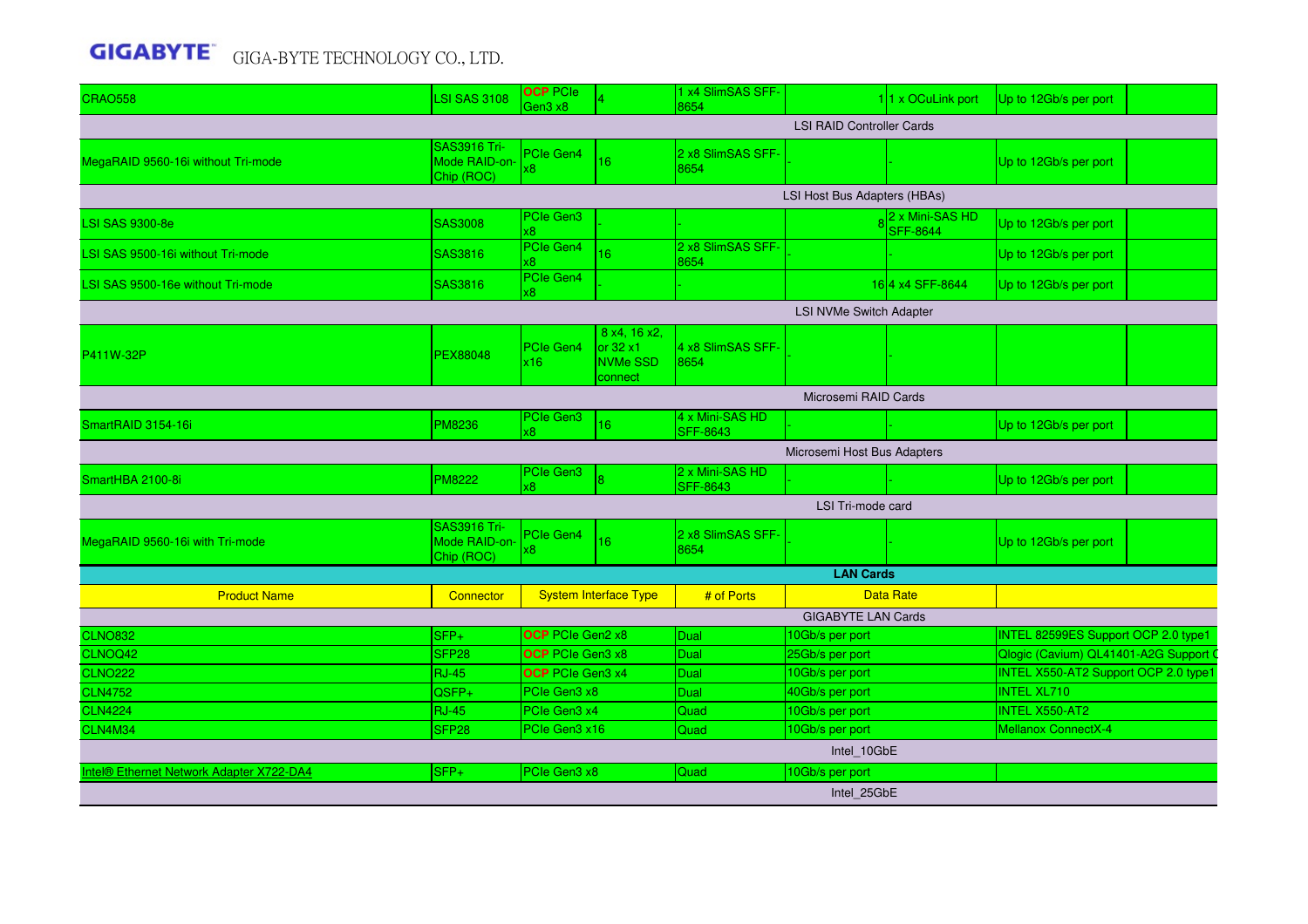| Intel® Ethernet Network Adapter E810-XXVDA4          | SFP28             | PCIe Gen4 x16            | Quad          | 25Gb/s per port                                |                                         |
|------------------------------------------------------|-------------------|--------------------------|---------------|------------------------------------------------|-----------------------------------------|
| Intel® Ethernet Network Adapter XXV710-DA2 for OCP   | SFP <sub>28</sub> | OCP PCIe Gen3 x8         | Dual          | 25Gb/s per port                                | Support OCP 2.0 type1                   |
| Intel® Ethernet Network Adapter XXV710-DA2           | SFP <sub>28</sub> | PCIe Gen3 x8             | Dual          | 25Gb/s per port                                |                                         |
|                                                      |                   |                          |               | Intel 40GbE                                    |                                         |
| Intel® Ethernet Converged Network Adapter XL710-QDA2 | QSFP+             | PCIe Gen3 x8             | Dual          | 40Gb/s per port                                |                                         |
|                                                      |                   |                          |               | Intel_100GbE                                   |                                         |
| Intel® Ethernet Network Adapter E810-CQDA2 for OCP   | QSFP28            | <b>OCP</b> PCIe Gen4 x16 | <b>Dual</b>   | 100Gb/s per port                               | Support OCP 3.0                         |
| Intel® Ethernet Network Adapter E810-CQDA2           | QSFP28            | PCIe Gen4 x16            | <b>Dual</b>   | 100Gb/s per port                               |                                         |
|                                                      |                   |                          |               | <b>Mellanox ConnectX</b>                       |                                         |
| MCX565M-CDAB                                         | QSFP28            | <b>OCP</b> PCIe Gen4 x16 | Single        | 100Gb/s per port                               | ConnectX®-5 Ex Multi-Host / Support OC  |
| MCX623432AN-ADAB                                     | SFP28             | <b>OCP</b> PCIe Gen4 x16 | <b>Dual</b>   | 25Gb/s per port                                | ConnectX®-6 Dx No Crypto, No Secure B   |
| MCX566A-CDAI                                         | QSFP28            | <b>OCP</b> PCIe Gen4 x16 | <b>Dual</b>   | 100Gb/s per port                               | Mellanox ConnectX-5 Ex EN / Support OO  |
| MCX516A-CDAT                                         | QSFP28            | <b>PCIe Gen4 x16</b>     | Dual          | 100Gb/s per port                               | Mellanox ConnectX-5 Ex EN               |
| MCX516A-CCAT                                         | QSFP28            | PCIe Gen3 x16            | Dual          | 100Gb/s per port                               | Mellanox ConnectX-5 EN                  |
| MCX515A-CCAT                                         | QSFP28            | PCIe Gen3 x16            | Single        | 100Gb/s per port                               | Mellanox ConnectX-5 EN                  |
|                                                      |                   |                          |               | Mellanox VPI Adapter Cards                     |                                         |
| <b>MCX653106A-HDAT</b>                               | QSFP56            | PCIe Gen4 x16            | Dual          | 200Gb/s per port                               | Mellanox ConnectX-6 Ex VPI (InfiniBand  |
| MCX653436A-HDAI                                      | QSFP56            | <b>OCP</b> PCIe Gen4 x16 | <b>Dual</b>   | 200Gb/s per port                               | Mellanox ConnectX-6 Ex VPI (InfiniBand) |
| MCX653105A-HDAT                                      | QSFP56            | PCIe Gen4 x16            | <b>Single</b> | 200Gb/s per port                               | Mellanox ConnectX-6 Ex VPI (InfiniBand) |
| MCX653105A-ECAT                                      | QSFP56            | PCIe Gen4 x16            | Single        | 100Gb/s per port                               | Mellanox ConnectX-6 Ex VPI (InfiniBand) |
| MCX555A-ECAT                                         | QSFP28            | PCIe Gen3 x16            | Single        | 100Gb/s per port                               | Mellanox ConnectX-5 VPI (InfiniBand)    |
|                                                      |                   |                          |               | (Mellanox) NVIDIA BlueField-2 DPU Cards        |                                         |
| QL45611HLCU                                          | QSFP28            | PCIe Gen3 x16            | Single        | 100Gb/s per port                               |                                         |
| QLE3442-RJ-CK                                        | <b>RJ-45</b>      | PCIe Gen3 x8             | <b>Dual</b>   | 10Gb/s per port                                |                                         |
|                                                      |                   |                          |               | Broadcom (Emulex) Ethernet Networking Adapters |                                         |
| BCM957508-P2100G                                     | QSFP56            | PCIe Gen4 x16            | <b>Dual</b>   | 100Gb/s per port                               | <b>BCM57508</b>                         |
| BCM957414A4142CC                                     | SFP <sub>28</sub> | PCIe Gen3 x8             | Dual          | 25Gb/s per port                                | <b>BCM57414</b>                         |
|                                                      |                   |                          |               |                                                |                                         |